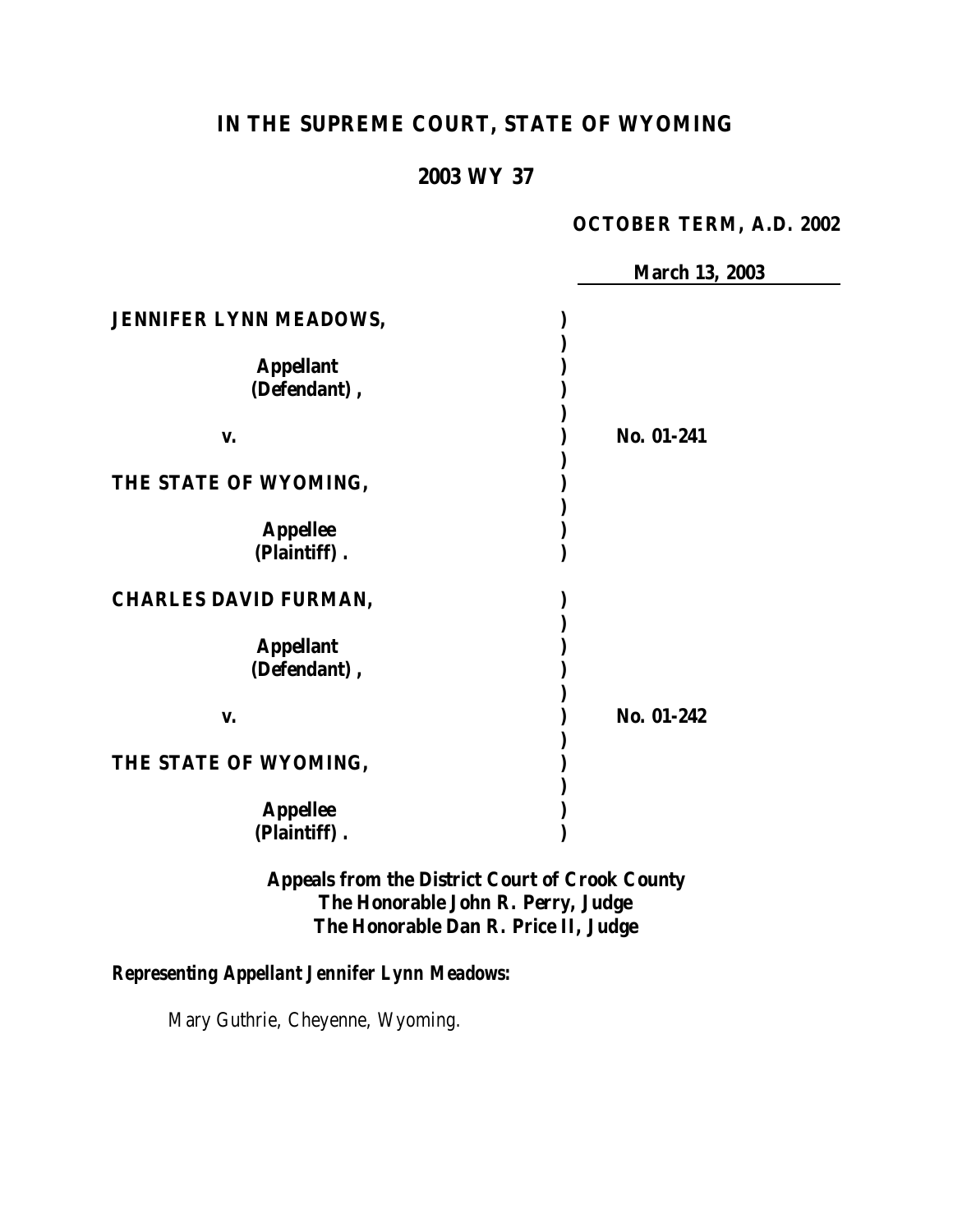#### *Representing Appellant Charles David Furman:*

Kenneth M. Koski, State Public Defender; Donna Domonkos, Appellate Counsel; Diane E. Courselle, Director, Defender Aid Program; and Tracy Lynn Stewart, Student Intern. Argument presented by Ms. Courselle.

#### *Representing Appellee:*

Hoke MacMillan, Attorney General; Paul S. Rehurek, Deputy Attorney General; D. Michael Pauling, Senior Assistant Attorney General; and T. Alan Elrod, Assistant Attorney General. Argument presented by Mr. Elrod.

## **Before HILL, C.J., and GOLDEN, LEHMAN, KITE, and VOIGT, JJ.**

*NOTICE: This opinion is subject to formal revision before publication in Pacific Reporter Third. Readers are requested to notify the Clerk of the Supreme Court, Supreme Court Building, Cheyenne, Wyoming 82002, of any typographical or other formal errors so that correction may be made before final publication in the permanent volume.*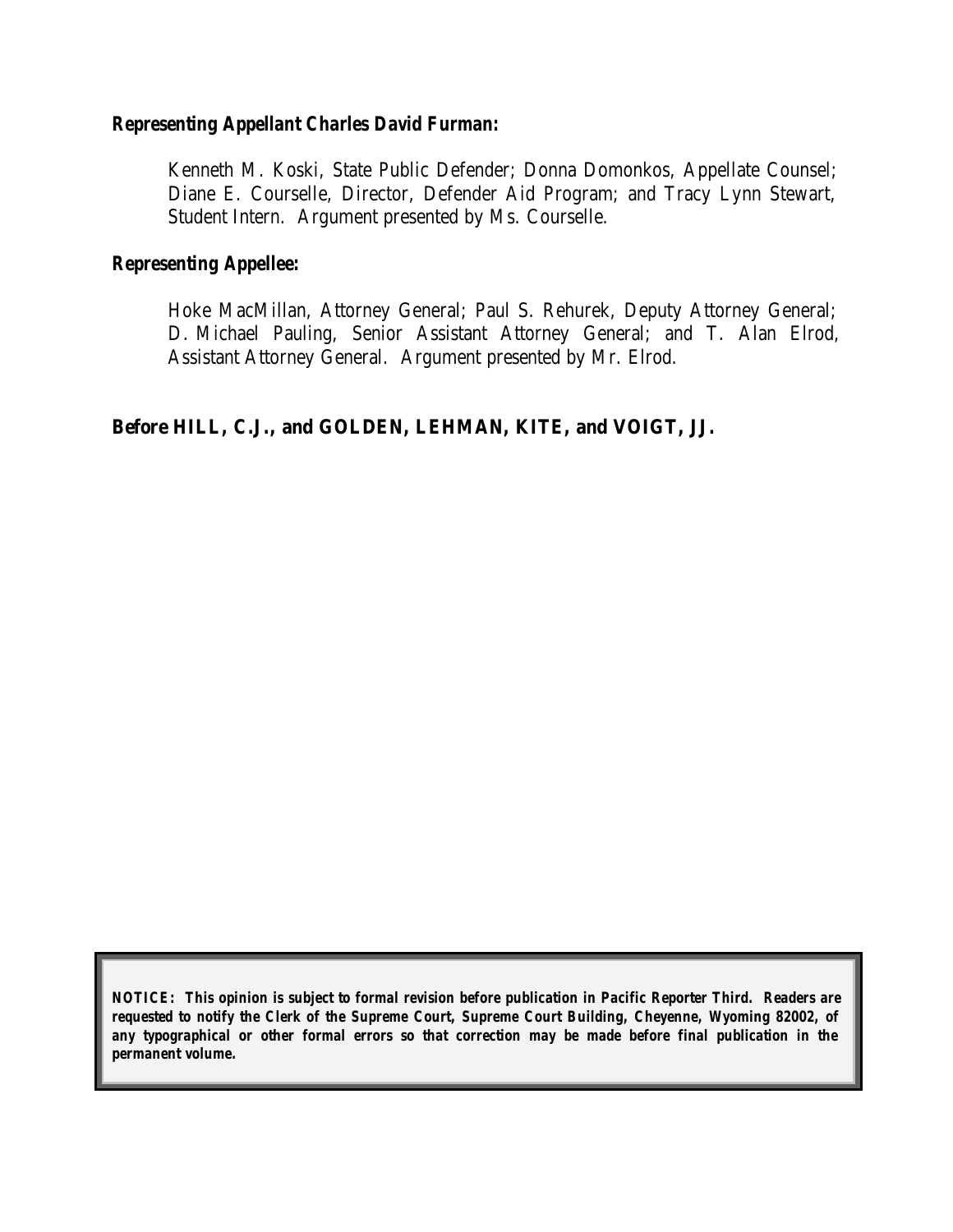#### **HILL, Chief Justice.**

[¶1] Charles David Furman (Furman) and Jennifer Lynn Meadows (Meadows) (collectively Appellants) each entered conditional guilty pleas pursuant to W.R.Cr.P. 11(a)(2) to one count of knowingly or intentionally possessing a controlled substance in excess of three grams in violation of Wyo. Stat. Ann. § 35-7-1031(c) (LexisNexis 2001), a felony pursuant to  $\S$  35-7-1031(c)(ii). Appellants' guilty pleas were conditioned on this appeal of the district court's denial of their motions to suppress.

[¶2] We affirm.

## **ISSUES**

[¶3] In Case Number 01-242, Furman presents a single issue for review:

The continued detention of Charles Furman exceeded the scope of a permissible *Terry* stop which tainted the subsequent consent to search; hence, any evidence recovered was the "fruit of a poisonous tree" and should have been suppressed.

In Case Number 01-241, Meadows offers two issues for consideration:

- I. Whether the trial court erred in denying Meadows' motion to suppress inculpatory evidence which was seized when the lawful scope of the traffic stop was exceeded.
- II. Whether the trial court erred in denying Meadows' motion to suppress inculpatory evidence because consent to search the automobile was not voluntarily given.

The State's statement of the issue is substantially identical in each case:

Did the district court properly deny Appellant's motion to suppress evidence resulting from the consensual search of the vehicle he (she) was driving (riding)?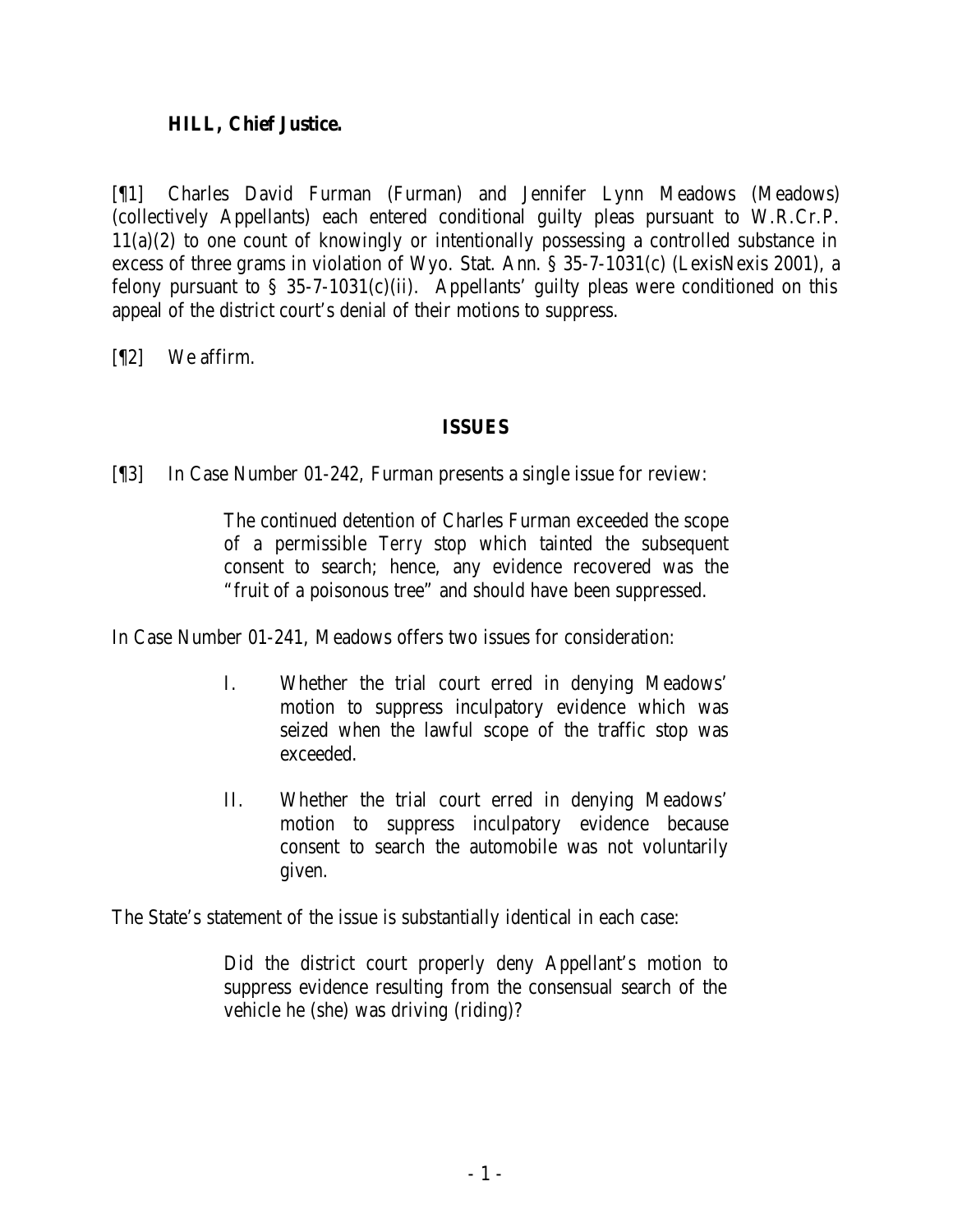## **FACTS<sup>1</sup>**

[¶4] On July 25, 2001, Wyoming Highway Patrolman Earl Gill stopped a vehicle on Interstate 90 near Moorcroft, Wyoming for going 100 M.P.H. in a 75 M.P.H. zone. Furman was driving and Meadows was a passenger in the vehicle. Furman identified himself as Peter Benjamin Maxwell but could not produce a driver's license or any other form of identification, vehicle registration, or proof of insurance. Initially, Furman told the trooper he had identification in the back of the vehicle. After the trooper told Furman that he could wait while the identification was retrieved, Furman claimed he had left his wallet in Montana at his girlfriend's sister's home. Later, Furman indicated that the Montana police had taken his license after issuing him a speeding citation. Indeed, the only information regarding his identity that Furman provided to the trooper was a Montana speeding citation in the name of Peter Benjamin Maxwell, issued four days earlier.

[¶5] Furman told the trooper that the car belonged to his brother, Philip Albright. Dispatch was able to confirm that the car was registered to a Philip Albright in Goldbar, Washington.<sup>2</sup>

[¶6] After dispatch could not confirm the existence of a driver's license in Montana for a Peter Benjamin Maxwell, the trooper had Furman write his name, date of birth, and address on a piece of paper as it appeared on his license. On the paper, Furman indicated an Auburn, Washington address. Dispatch initially was unable to locate a Washington license with the information provided by Furman. Trooper Gill informed him that without computer verification of his identity, Furman would have to provide a \$200 cash bond for his speeding ticket. Furman indicated that he did not have that much cash and did not have an ATM card so he could not access any cash either.

[¶7] By this time, Wyoming Highway Patrol Trooper Hunt had arrived on the scene and after obtaining identification from Meadows, the troopers retired to Gill's patrol car. The officers concluded that Meadows had provided false identification because the photograph bore no resemblance to her at all.

[¶8] Dispatch was ultimately able to locate the record of a Peter Benjamin Maxwell whose license, however, listed a Seattle, not an Auburn, address. When Trooper Gill approached him about the address discrepancy, Furman stated that he had lived in Seattle but now resided in Auburn and indicated that he did not know which address was actually

<sup>&</sup>lt;sup>1</sup> The facts are derived from the transcript of the hearing on the Appellants' motion to suppress and the videotape of the stop.

<sup>2</sup> The record does not disclose whether there was ever any confirmation that Albright was, in fact, Furman's brother. However, there is confirmation that Albright had given Furman and Meadows permission to use his vehicle.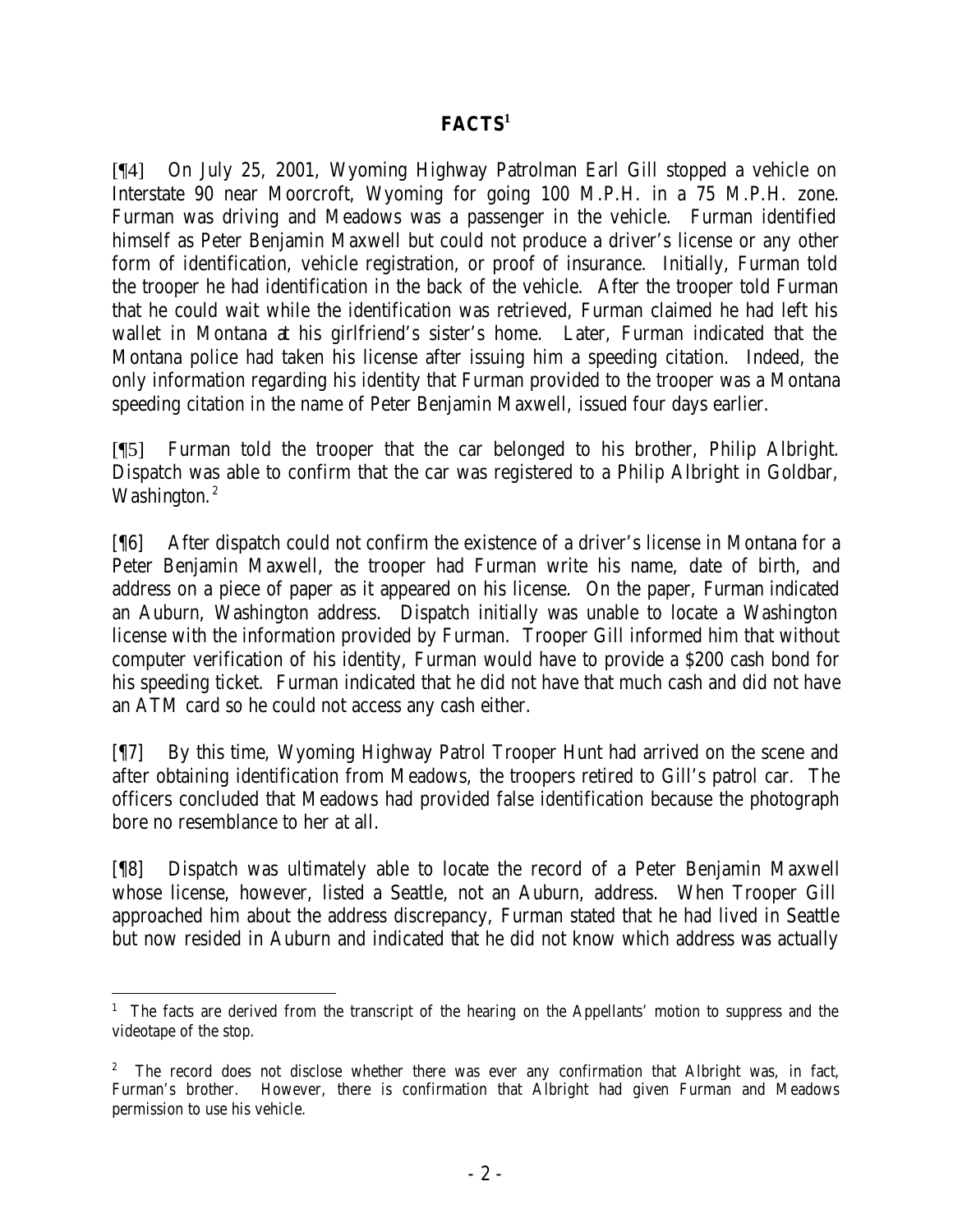on his license. However, when asked about his former residence in Seattle, Furman gave a different street address than that appearing on the Washington license.

[¶9] The two troopers then separately questioned Furman and Meadows about their travel plans. Furman indicated that they were on their way from Washington to his father's funeral in Ohio after stopping in Montana to see Meadows' sister. Meadows confirmed that they were going to Ohio for a funeral and also said that they planned to stop in Oshkosh<sup>3</sup> on the way. When asked if they planned to stop anywhere on the way to Ohio, Furman replied, "No." The troopers had dispatch attempt to contact the sister in Montana through a telephone number given by Appellants. No one was present at the number but an answering machine stated that the number was for a pawnshop.

[¶10] Trooper Gill proceeded to issue Furman three citations. He asked if there were any drugs, weapons, or large sums of currency in the car. Furman denied the presence of any of those items. Trooper Gill then asked if he could search the vehicle. Furman asked if he would be taken to jail if he refused. Trooper Gill said, "No," and Furman then denied permission. In response, Trooper Gill informed Furman that before he could leave, a canine unit was going to be brought to the scene. While the trooper returned to his patrol vehicle, Furman leaned into his car and appeared to have a brief conversation with the passenger. Furman then approached Trooper Gill and gave his consent for a search of the vehicle. The search disclosed the presence of various items in the vehicle's trunk consistent with the manufacturing of methamphetamine. Accordingly, Furman and Meadows were arrested.

[¶11] Separate Informations were filed against Furman and Meadows charging each of them with one count of misdemeanor interference with a peace officer in violation of Wyo. Stat. Ann. § 6-5-204(a) (LexisNexis 2001) and one count of either knowingly possessing a List I or II controlled substance precursor with the intent to engage in a clandestine laboratory operation in violation of Wyo. Stat. Ann. § 35-7-1059(a)(i) (LexisNexis 2001) or conspiring with or aiding another to engage in a clandestine laboratory operation in violation of § 35-7-1059(a)(iv).

[¶12] Furman and Meadows each filed a motion to suppress the evidence found in their vehicle. They contended that Trooper Gill did not have a reasonable suspicion of illegal activity or probable cause to detain them after the traffic citations were issued, and that Furman's consent to search the vehicle was not voluntary. After a hearing on the motions, the district court issued an order denying them. The court concluded that there were reasonable, articulable suspicions for the continued detention of the Appellants after the completion of the traffic citation process. The district court cited the complete lack of identification by the driver, and for the vehicle, coupled with the obvious heavy load in the

 <sup>3</sup> Meadows never explicitly identified a state. The State presumes she meant Oshkosh, Wisconsin although there is an Oshkosh in Nebraska too.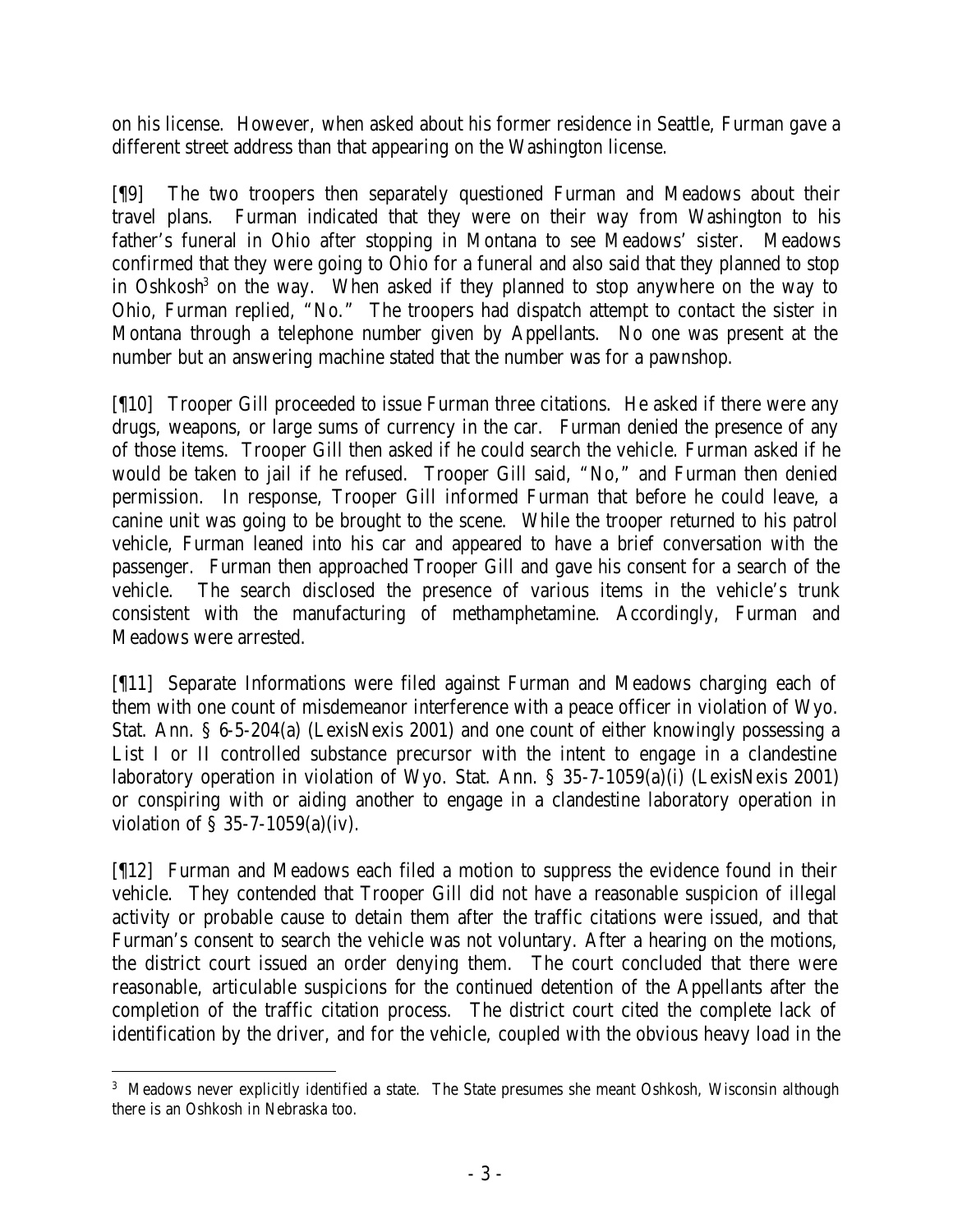trunk, Furman's inability to provide a coherent account of where he lived, Furman's nervousness, and the conflicting statements from Furman and Meadows about their destination.

[¶13] The Appellants subsequently entered into a plea agreement whereby they pleaded guilty to one count of knowingly or intentionally possessing a controlled substance in excess of three grams in violation of Wyo. Stat. Ann. § 35-7-1031(c)(ii) in exchange for the State dropping the other charges against them. Appellants' guilty pleas were conditioned on this appeal of the district court's denial of their motions to suppress.

## **STANDARD OF REVIEW**

[¶14] We have reiterated our standard for reviewing a trial court's ruling on a motion to suppress numerous times:

> We generally do not disturb evidentiary rulings made by a trial court unless the trial court abused its discretion. *Wilson v. State*, 874 P.2d 215, 218 (Wyo. 1994). In reviewing a trial court's ruling on a motion to suppress evidence, we do not interfere with the trial court's findings of fact unless the findings are clearly erroneous. *Gehnert v. State*, 956 P.2d 359, 361 (Wyo. 1998). We view the evidence in the light most favorable to the trial court's determination because the trial court has an opportunity at the evidentiary hearing to assess "the credibility of the witnesses, weigh the evidence, and make the necessary inferences, deductions, and conclusions." *Id.* The constitutionality of a particular search or seizure is, however, a question of law that we review *de novo*. *Id., Jones v. State*, 902 P.2d 686, 690 (Wyo. 1995).

*Putnam v. State*, 995 P.2d 632, 635 (Wyo. 2000) (quoting *Burgos-Seberos v. State*, 969 P.2d 1131, 1133 (Wyo. 1998)).

[¶15] Prior to our discussion of Appellants' claims, we must address an issue raised by Furman relating to our standard for reviewing the videotape of the traffic stop. In addition to the testimony of Trooper Gill at the suppression hearing, the district court also reviewed the videotape of the stop, which was recorded from a camera inside the trooper's patrol vehicle. The district court's ultimate decision denying the motions to suppress was based upon its review of that videotape in conjunction with the testimony from the hearing.

[¶16] On appeal, Furman contends that we should review the videotape *de novo* since the credibility of Trooper Gill is not directly at issue through such a review. He suggests that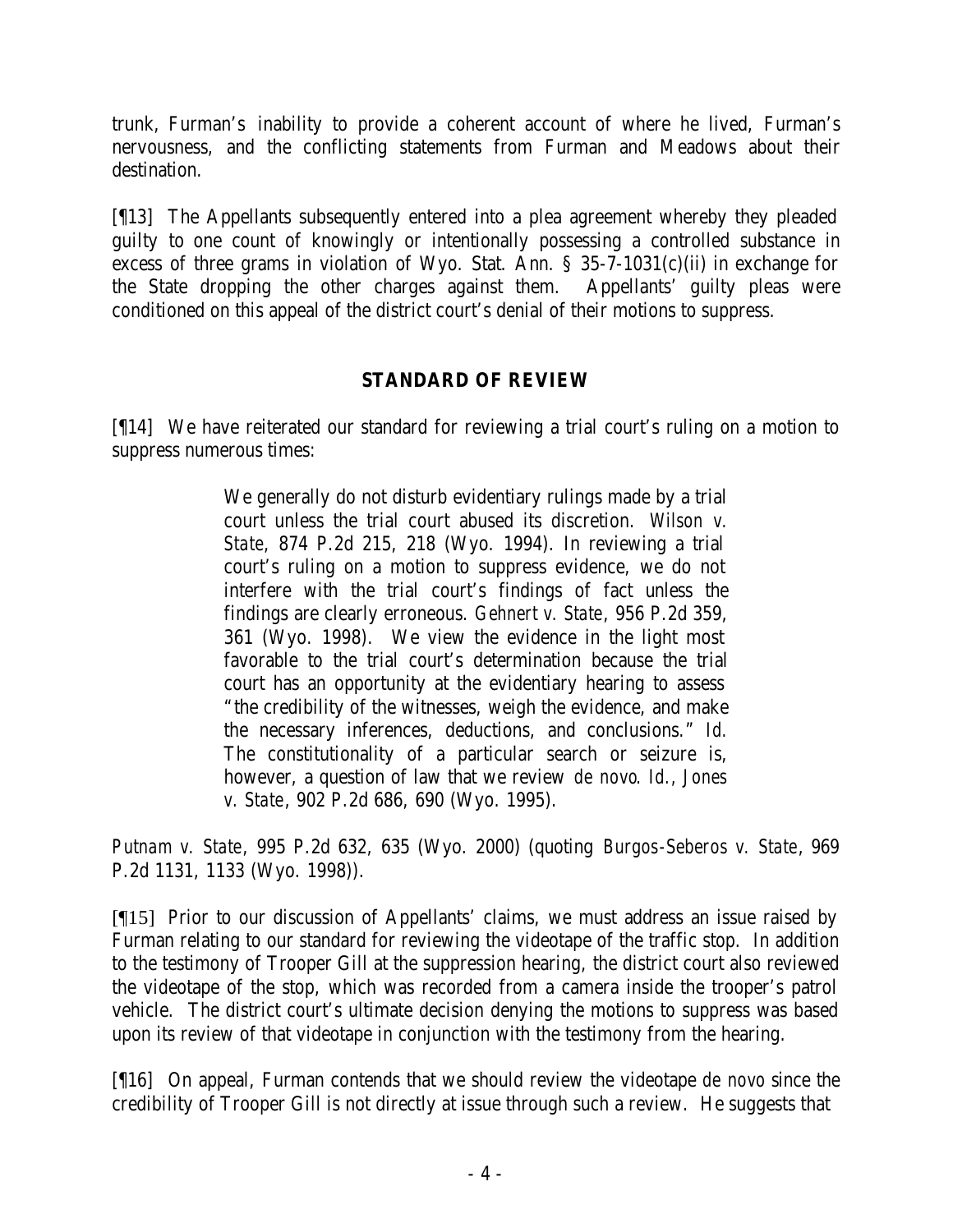if the videotape conflicts with the trooper's testimony or any of the trial court's findings, then this Court should "independently assess the weight and credibility that should be given to each" piece of evidence. Furman cites *State v. Binette*, 33 S.W.3d 215 (Tenn. 2000) in support of the use of a *de novo* standard of review. However, the Kansas Court of Appeals has pointed out the flaw of relying on that case:

> Freel cites *State v. Binette*, 33 S.W.3d 215 (Tenn. 2000) to support his assertion that this court should use a de novo standard of review in evaluating the trial court's refusal to suppress the evidence. In *Binette*, the review was de novo because the arresting officer did not testify at trial; however, there was a videotape of the incident. The Tennessee Supreme Court held that when a court's findings of fact at a suppression hearing are based solely on evidence that does not involve issues of credibility, such as a videotape, the rationale underlying a deferential standard of review is not implicated. Thus, a de novo standard of review was found to be appropriate; however, this holding was expressly limited to the facts presented. 33 S.W.3d at 217.

> The facts in the instant case differ from *Binette*. Here, the evidence included the videotape and the officers' testimony; therefore, we turn to the established standard of review for the suppression of evidence.

*State v. Freel*, 32 P.3d 1219, 1223 (Kan. App. 2001). Similarly, in this case, we have the testimony of the officer in addition to the videotape. Accordingly, we will apply our established standard of review as noted above.

## **DISCUSSION**

## *Investigatory Detention*

[¶17] An investigatory or *Terry* stop represents a seizure which implicates the Fourth Amendment, requiring the presence of specific, articulable facts and rational inferences giving rise to a reasonable suspicion that a person has committed or may be committing a crime. *Wilson v. State*, 874 P.2d 215, 219-220 (Wyo. 1994) (citing *Terry v. Ohio*, 392 U.S. 1, 88 S.Ct. 1868, 20 L.Ed.2d 889 (1968)); *see also McChesney v. State*, 988 P.2d 1071, 1074 (Wyo. 1999). There is a dual inquiry for evaluating the reasonableness of an investigatory stop: (1) whether the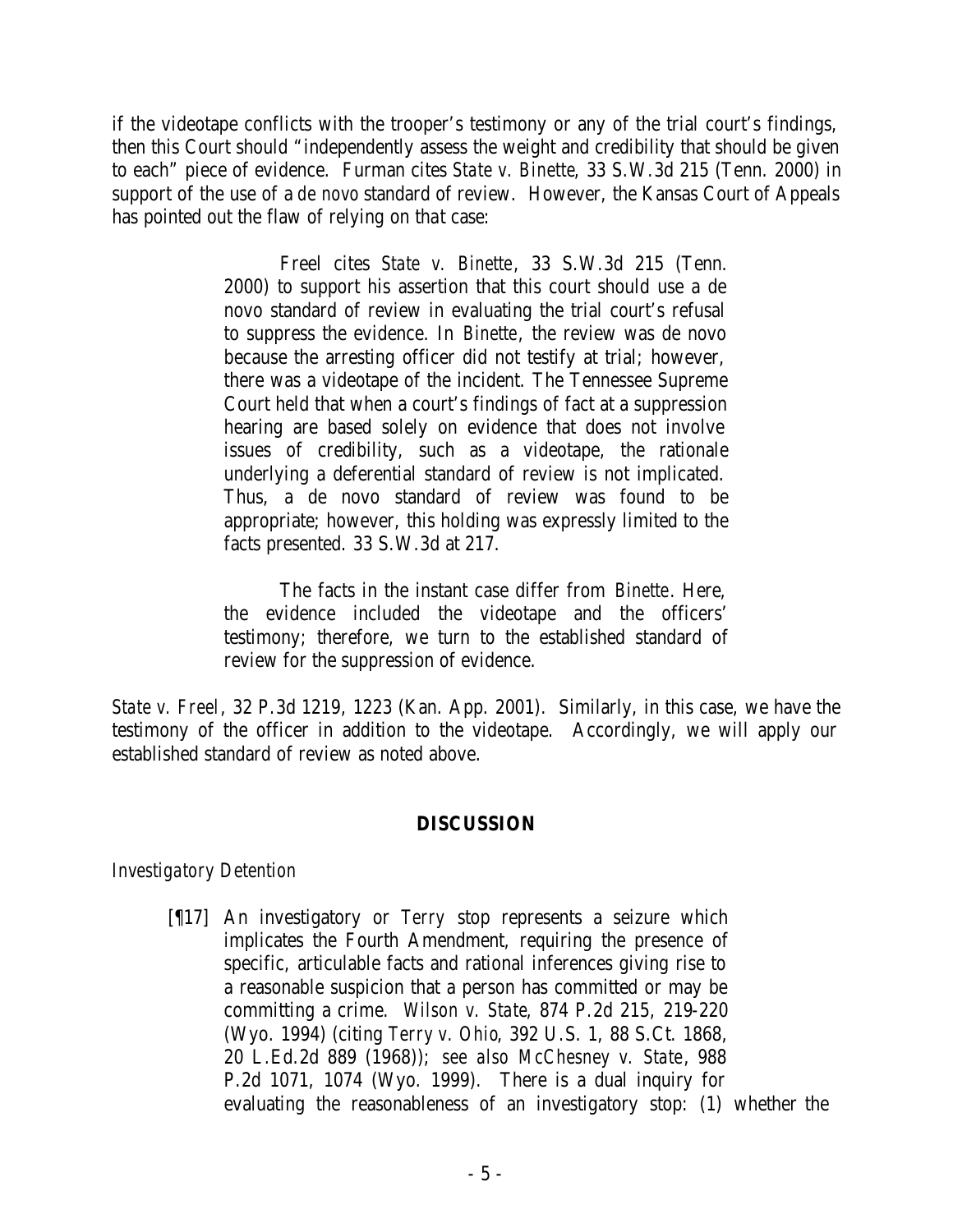officer's actions were justified at the inception; and (2) whether it was reasonably related in scope to the circumstances which justified the interference in the first instance. *Wilson*, 874 P.2d at 223 (quoting *United States v. Hensley*, 469 U.S. 221, 228, 105 S.Ct. 675, 680, 83 L.Ed.2d 604 (1985) and *Terry*, 392 U.S. at 20-21, 88 S.Ct. at 1879)). The conduct of an officer is judged by an objective standard which takes into account the totality of the circumstances. *Terry*, 392 U.S. at 21-22, 88 S.Ct. at 1879-81; *United States v. Lang*, 81 F.3d 955, 965 (10<sup>th</sup> Cir. 1996).

*Putnam*, 995 P.2d at 637. Appellants concede the validity of the initial stop. Their focus is on the detention subsequent to the issuance of the traffic citations.

[¶18] Once the initial reason for a stop has been resolved, an officer must have specific, articulable facts and rational inferences giving rise to a reasonable suspicion that another crime has been or is being committed to justify a continued detention. *United States v. McRae*, 81 F.3d 1528, 1534 (10<sup>th</sup> Cir. 1996). Appellants contend that the district court erred in concluding that Trooper Gill had specific, articulable facts supporting a reasonable suspicion justifying their continued detention after the traffic citations were issued. Initially, Appellants take issue with the court's conclusion that there was a "total lack of identification" on Furman and the vehicle. They note that dispatch confirmed a Washington driver's license in the name given by Furman and that the car was owned by the person identified by him. Appellants insist that the confirmation by dispatch was sufficient to dispel any suspicions. They also claim that Furman did not have trouble telling Trooper Gill where he lived – he consistently indicated that he resided in Auburn, Washington and that the officer was merely confused because the address on the driver's license identified by dispatch was an old one. Appellants attack the relevance and weight of the officer's observations that their car's trunk appeared to be weighted down by pointing out that they were on a long distance trip, so it was reasonable to assume that the weighted trunk was the byproduct of their luggage. Accordingly, they contend that the court should have given the officer's observations little, if any, weight. They also insist that they offered substantially similar descriptions of their destination, and that Trooper Gill failed to ask any clarifying questions to resolve the apparent minor discrepancies he perceived. Finally, Furman contends that he was not abnormally nervous during the stop and that there is no evidence from the videotape supporting an assertion that he was. Ultimately, Furman concludes that even if the factual conclusions of the district court were correct, they nevertheless did not support a finding of a reasonable suspicion that Appellants were engaged in the trafficking of illegal drugs, and that their detention based on Trooper Gill's decision to call a canine unit was illegal.

[¶19] Our review of the record leads to the conclusion that Trooper Gill possessed reasonable articulable suspicions justifying the continued detention of Furman and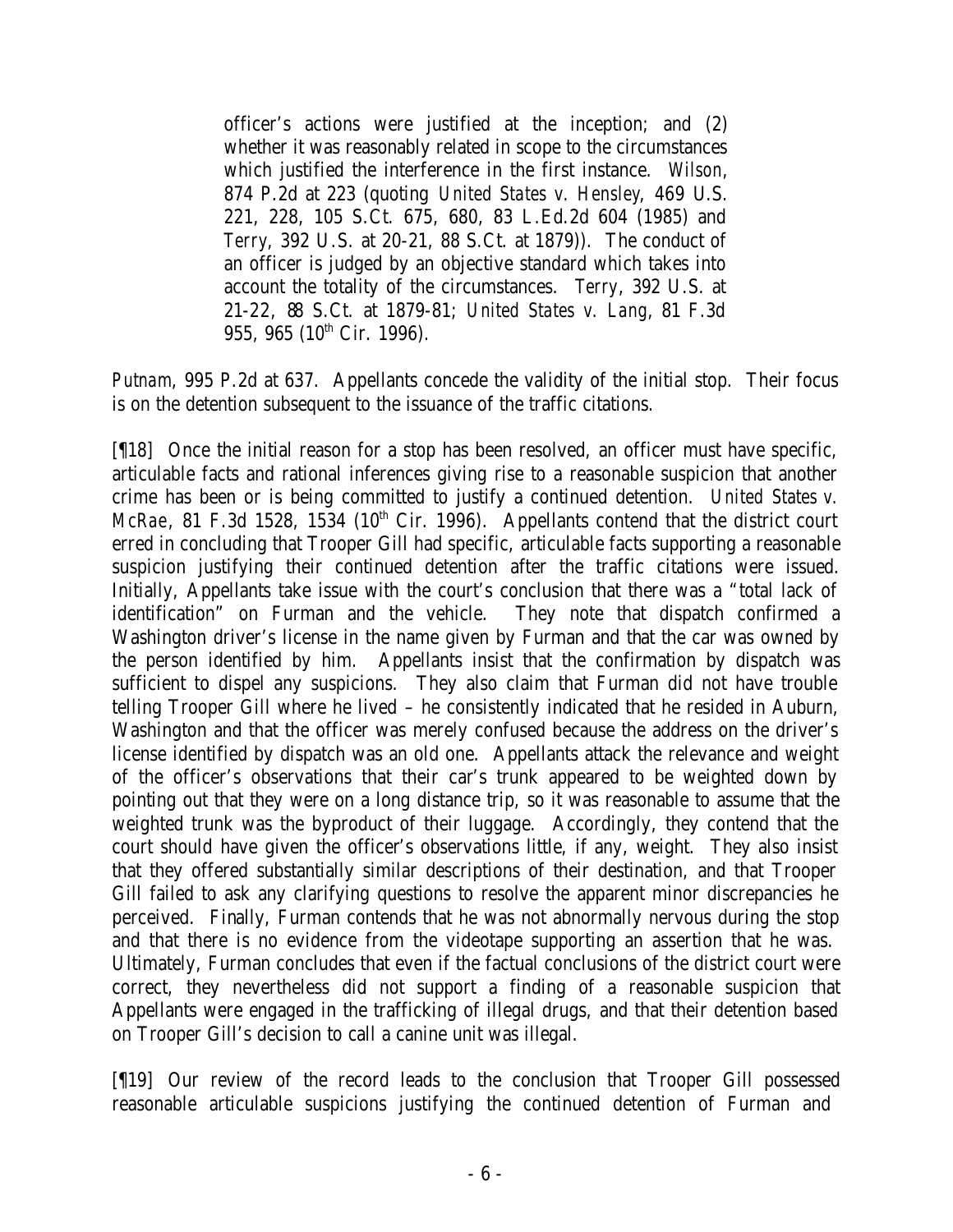Meadows. The following facts may be discerned from the transcript of the suppression hearing and the videotape of the traffic stop: (1) The driver of the vehicle, Furman, did not possess a driver's license or proof of insurance in violation of Wyoming law (*see* Wyo. Stat. Ann. §§ 31-7-116 and 31-4-103(a) & (b) (LexisNexis 2001)); (2) Furman offered several different explanations about where his wallet containing his driver's license was, varying from the backseat of the car to Meadows' sister's home in Montana to a claim that the Montana police had taken it after issuing him a speeding ticket; (3) The address given by Furman was for an Auburn, Washington residence but the driver's license located by dispatch bore a Seattle, Washington address; (4) Furman indicated that he had lived in Seattle but when asked, gave a different address than that appearing on the driver's license; (5) Meadows proffered a driver's license that the officers believed was not hers because of the substantial physical differences between the photograph on the license and Meadows' appearance; (6) Furman identified the owner of the vehicle as his brother although that person bore a different surname; (7) Furman was ostensibly traveling cross-country, but he was not carrying any cash or an ATM card; (8) Furman and Meadows agreed that they were traveling to Ohio for the funeral of Furman's father but disagreed on their itinerary; (9) the vehicle appeared to be heavily weighted in the trunk area; and (10) Furman appeared to be abnormally nervous, as described by Trooper Gill:

> He seemed basically to try to avoid some of the questions I had asked him. Also I noticed right away he was about four or five times – his body movement and his speech was a lot faster than normal. At one point I considered the fact that he was probably taking some type of illegal narcotics because his speech and behavior was just entirely too fast. He was extremely hyper, and that stayed throughout the course of the time I had dealt with him.

. . . .

There was [*sic*] just a couple times if I would ask him a question, his speech would change. He'd hum a lot. And he could answer me, maybe a question. It was just the way he was doing it. The speech alone was entirely too fast. He was humming, making a lot of gestures, but he wasn't saying either yes, no, giving me a straight answer, I guess.

. . . .

He – his behavior was just – from the very beginning he was extremely fast in what he was doing. He bounced around too much. His behavior was just a little bit different as compared to when I stop people on the highway and they are nervous because they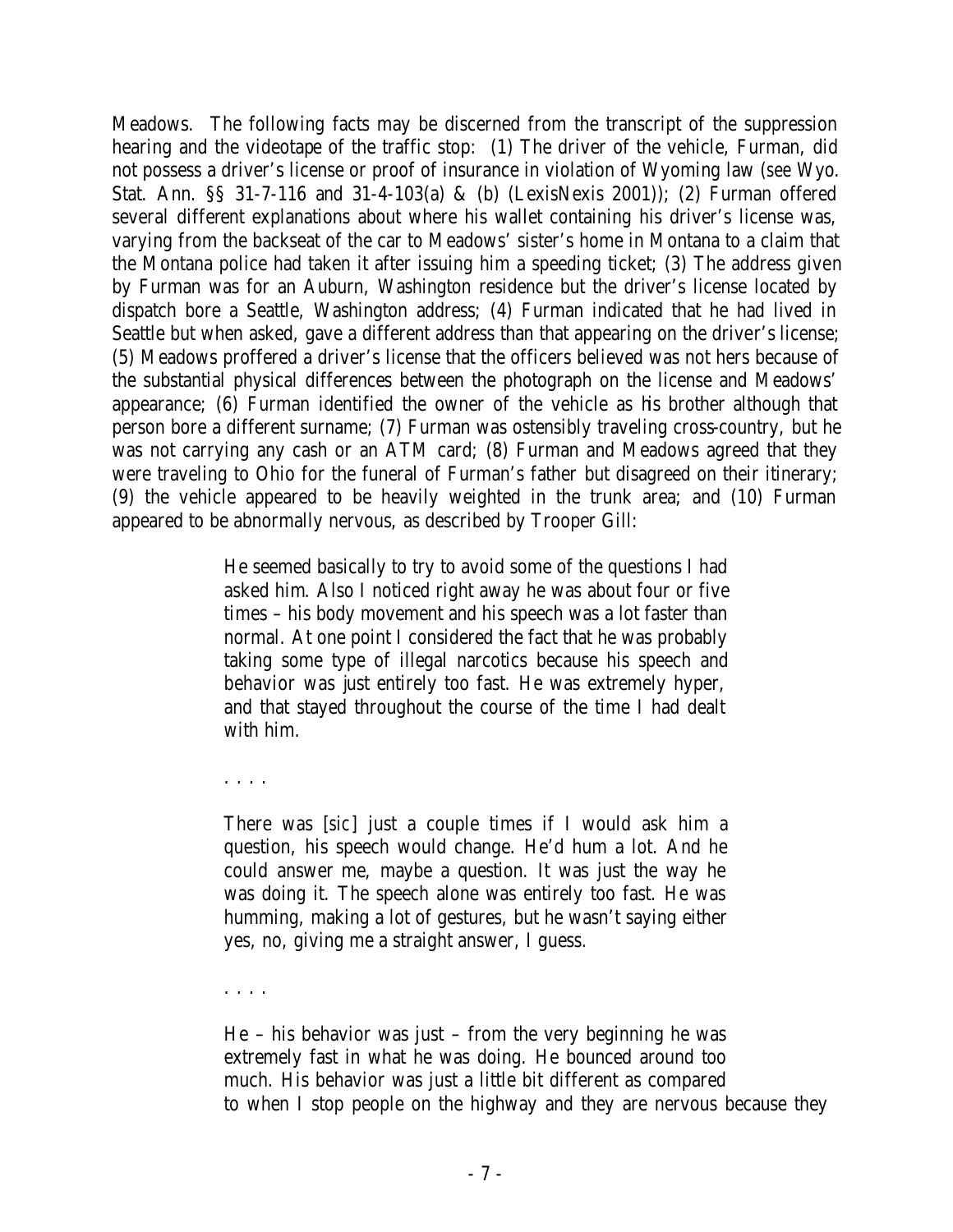just got stopped. I've never stopped before, you know, a person who isn't a little bit nervous. But when they're answering questions – when I'd ask him questions he stuttered. He bounced around. His behavior was just totally different. It's hard to describe, but he was just moving in a really fast world.

[¶20] Each of these facts considered in isolation could be construed as the innocent behavior of cross-country travelers. However, we must look at the circumstances in their entirety and when we do so, factors that could be indicative  $\sigma$  innocent behavior, if considered in isolation, may well support a reasonable suspicion of illegal activity when considered in totality. *Putnam*, 995 P.2d at 637. Our review of the record convinces us that the district court's factual conclusions are not clearly erroneous. Contrary to Appellants' assertions, the court correctly noted that there was a "total lack of identification" of the vehicle and the driver, Furman. There was no proof of insurance or registration on the car. While Furman gave the officers a name that dispatch confirmed was the holder of a valid Washington driver's license, he offered no proof that he was, in fact, that person. Meanwhile, Meadows supplied the officers with identification that they concluded was false on its face. Furman gave conflicting accounts of where his identification was and did not identify the address that was listed on the Washington driver's license, nor did he offer an explanation for the discrepancy between it and the addresses that he did provide. All of these factors support a reasonable suspicion that Furman and Meadows were not who they claimed to be.

[¶21] The additional facts noted by the court support the decision to detain Appellants after the traffic citations were issued. Appellants' actions were not consistent with their claim that they were traveling to Ohio for a funeral. The speeding ticket issued to Furman in Montana was dated four days before the stop at issue in this case. Furman acknowledged that he was traveling without cash or access to an ATM card. There were discrepancies between Furman's and Meadows' description of their itinerary. Meadows claimed that they planned to stop in Oshkosh before proceeding to Ohio, while Furman insisted that they were traveling straight through. These facts combined with the weighted trunk and Furman's abnormal nervousness give rise to a reasonable suspicion that they had committed or were committing a crime. Trooper Gill testified that among the factors they consider to determine if there is the possibility of drug trafficking are: (1) a lack of identification on the vehicle occupants including either driver's licenses or credit cards; (2) no identification on the vehicle outside of the VIN number; (3) the demeanor of the occupants; and (4) discrepancies among the occupants regarding their destination. Courts have found similar factors sufficient to support the continued detention of a vehicle's occupants in order to investigate possible drug trafficking. *See United States v. Zubia-Melendez*, 263 F.3d 1155 (10<sup>th</sup> Cir. 2001) (Driver could not produce identification or vehicle registration and occupants gave conflicting accounts of their travels justifying detention pending a canine search.); s*ee also United States v. Kopp*, 45 F.3d 1450, 1454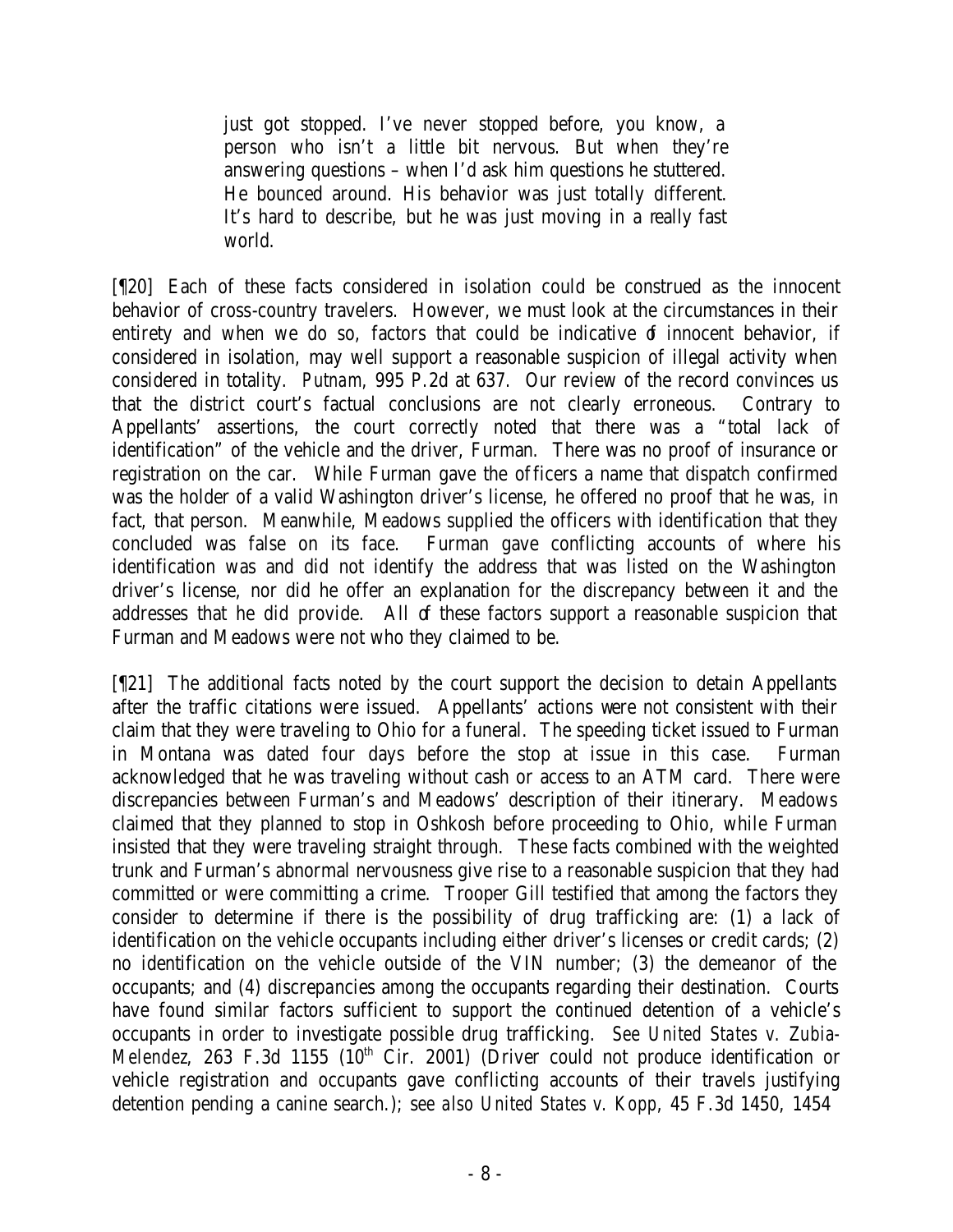$(10<sup>th</sup> Cir. 1995)$ ; *United States v. Finke*, 85 F.3d 1275 ( $7<sup>th</sup> Cir. 1996$ ). Confronted with the lack of evidence of Furman's identification and his authority to use the vehicle, Trooper Gill was justified in asking questions about the identity and travel plans of him and his passenger. *Zubia-Melendez*, 263 F.3d at 1161. Based upon the dubious and inconsistent answers to his questions regarding their identification and travel plans coupled with Furman's nervousness and the weighted trunk, Trooper Gill was justified in detaining Appellants for further investigation.<sup>4</sup>

## *Consent to Search Vehicle*

[¶22] In their second issue, Appellants allege that Furman's consent to search the vehicle was not voluntary.<sup>5</sup> Appellants contend that Trooper Gill created an atmosphere that effectively coerced Furman's consent to search the vehicle. Appellants point to various comments appearing on the videotape made between Trooper Gill and Trooper Hunt while they were seated in Gill's patrol car. These comments included a statement from Trooper Gill that he would "bet" a soda that he could get Furman to allow a search of his vehicle. Furman also alleges that after he had initially refused to allow a search after receiving the traffic citations, Trooper Gill had informed him that a canine unit was on the way to the scene when, in fact, no unit had been called. Furman claims that Trooper Gill lied about the canine unit as part of the process to coerce consent from him. Furman supports his claim of a coercive atmosphere by citing the repeated questioning of him regarding his identity and travel plans and the Trooper's disregard of his answers or his failure to ask appropriate clarifying questions. Accordingly, Appellants claim that, under the totality of the circumstances, the consent to search the vehicle was not voluntary.

[¶23] The question of whether or not consent to search a vehicle was voluntary must be determined under the totality of the circumstances. *United States v. Price*, 925 F.2d 1268, 1270 (10th Cir. 1991) (citing *Schneckloth v. Bustamonte*, 412 U.S. 218, 235-37, 93 S.Ct. 2041, 36 L.Ed.2d 854 (1973)). We have framed the standard of review as follows:

> Subject to certain exceptions, warrantless searches and seizures are per se unreasonable under both the Fourth

<sup>4</sup> Furman requests that the Court impose a stricter standard under the Wyoming Constitution than that embodied under federal case law to specifically require a connection between the nature of the investigation and the suspicions underlying the reason for a motorist's continued detention. Furman does not provide a cogent argument for why or even what specific criteria would drive such a standard. However, we need not make a specific ruling on this issue since we conclude that there was a sufficient nexus between the specific, articulable facts and the rational inferences derived therefrom and the investigation into whether or not Appellants were trafficking illegal drugs.

<sup>&</sup>lt;sup>5</sup> To a significant degree, Appellants' argument is predicated on the contention that their detention was illegal. We have held that the detention was justified under the circumstances and, therefore, to that extent Appellants' claim on this point is moot.